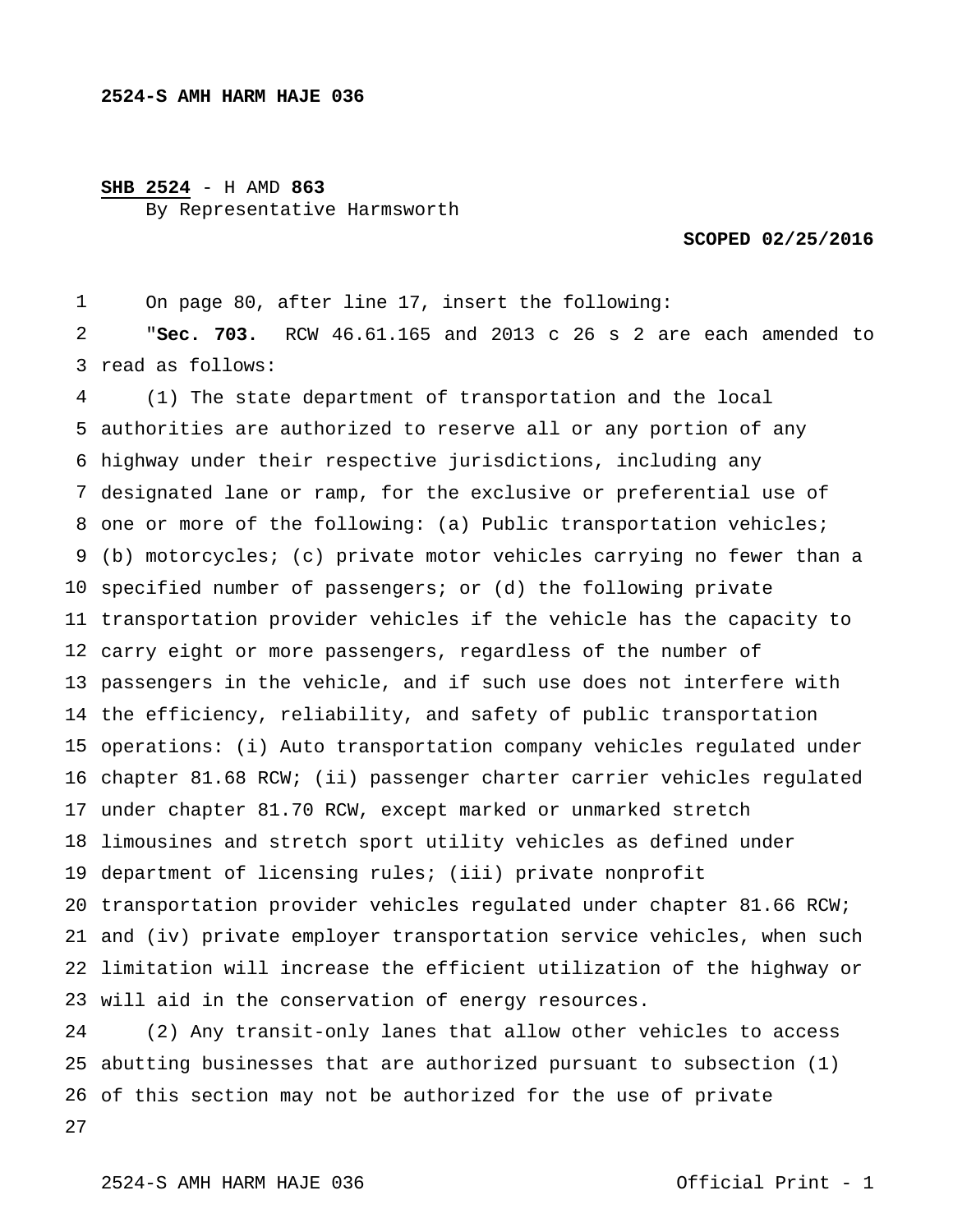transportation provider vehicles as described under subsection (1) of this section.

 authorities authorized to reserve all or any portion of any highway under their respective jurisdictions, for exclusive or preferential use, may prohibit the use of a high occupancy vehicle lane by the following private transportation provider vehicles: (a) Auto transportation company vehicles regulated under chapter 81.68 RCW; (b) passenger charter carrier vehicles regulated under chapter 81.70 RCW, and marked or unmarked limousines and stretch sport utility vehicles as defined under department of licensing rules; (c) private nonprofit transportation provider vehicles regulated under chapter 81.66 RCW; and (d) private employer transportation service vehicles, when the average transit speed in the high occupancy vehicle lane fails to meet department of transportation standards and falls below forty-five miles per hour at least ninety percent of the time during the peak hours, as determined by the department of transportation or the local authority, whichever operates the facility. (3) The state department of transportation and the local

 of a highway facility may be declared to be effective at all times or at specified times of day or on specified days. Violation of a restriction of highway usage prescribed by the appropriate authority under this section is a traffic infraction. (4) Regulations authorizing such exclusive or preferential use

 private transportation providers, as described under subsections (1) and (3) of this section, to apply for the use of public transportation facilities reserved for the exclusive or preferential use of public transportation vehicles. The application and review processes should be uniform and should provide for an expeditious response by the local authority. Whenever practicable, local authorities should enter into agreements with such private transportation providers to allow for the reasonable use of these facilities. (5) Local authorities are encouraged to establish a process for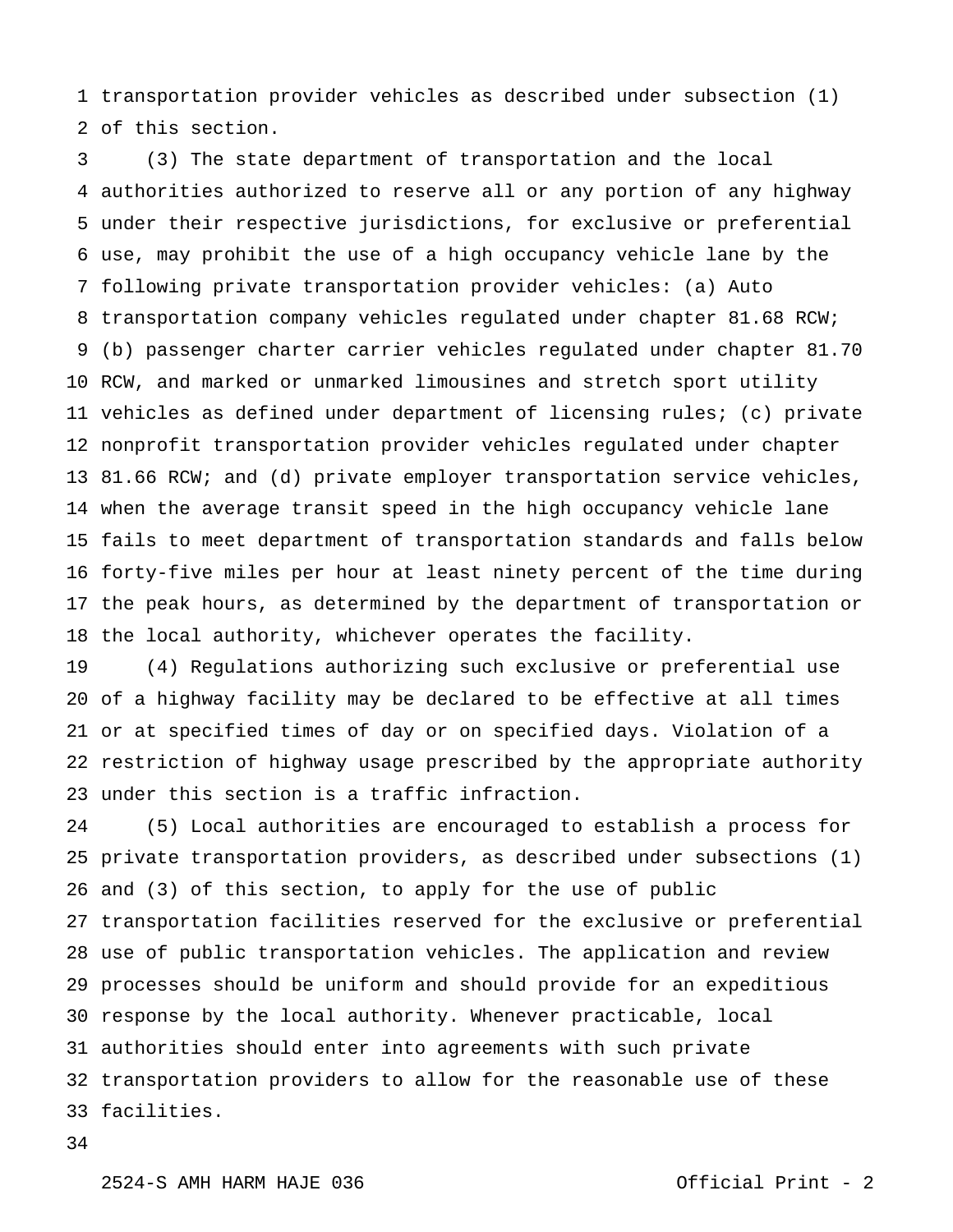length of the 2015-17 fiscal biennium and within available funds, the state department of transportation must reserve one and only one lane of Interstate 405 between the junctions with Interstate 5 on the north end and NE 6th Street in the city of Bellevue on the south end for the exclusive or preferential use of one or more of the vehicle categories listed in subsection (1); the department must permit private motor vehicles carrying no fewer than two passengers in this reserved lane. This lane must serve as a general purpose lane between 7:00 p.m. and 5:00 a.m. on weekdays and at all times on weekends and state holidays. (6) Notwithstanding the provisions in subsection (1), during the

 transportation service" means regularly scheduled, fixed-route transportation service that is similarly marked or identified to display the business name or logo on the driver and passenger sides of the vehicle, meets the annual certification requirements of the department of transportation, and is offered by an employer for the benefit of its employees. (7) For the purposes of this section, "private employer

 read as follows: **Sec. 704.** RCW 47.52.025 and 2013 c 26 s 3 are each amended to

 cities and towns, in addition to the specific powers granted in this chapter, shall also have, and may exercise, relative to limited access facilities, any and all additional authority, now or hereafter vested in them relative to highways or streets within their respective jurisdictions, and may regulate, restrict, or prohibit the use of such limited access facilities by various classes of vehicles or traffic. Such highway authorities may reserve any limited access facility or portions thereof, including designated lanes or ramps for the exclusive or preferential use of (a) public transportation vehicles, (b) privately owned buses, (c) motorcycles, (d) private motor vehicles carrying not less than a specified number of passengers, or (e) the following private (1) Highway authorities of the state, counties, and incorporated

2524-S AMH HARM HAJE 036 Official Print - 3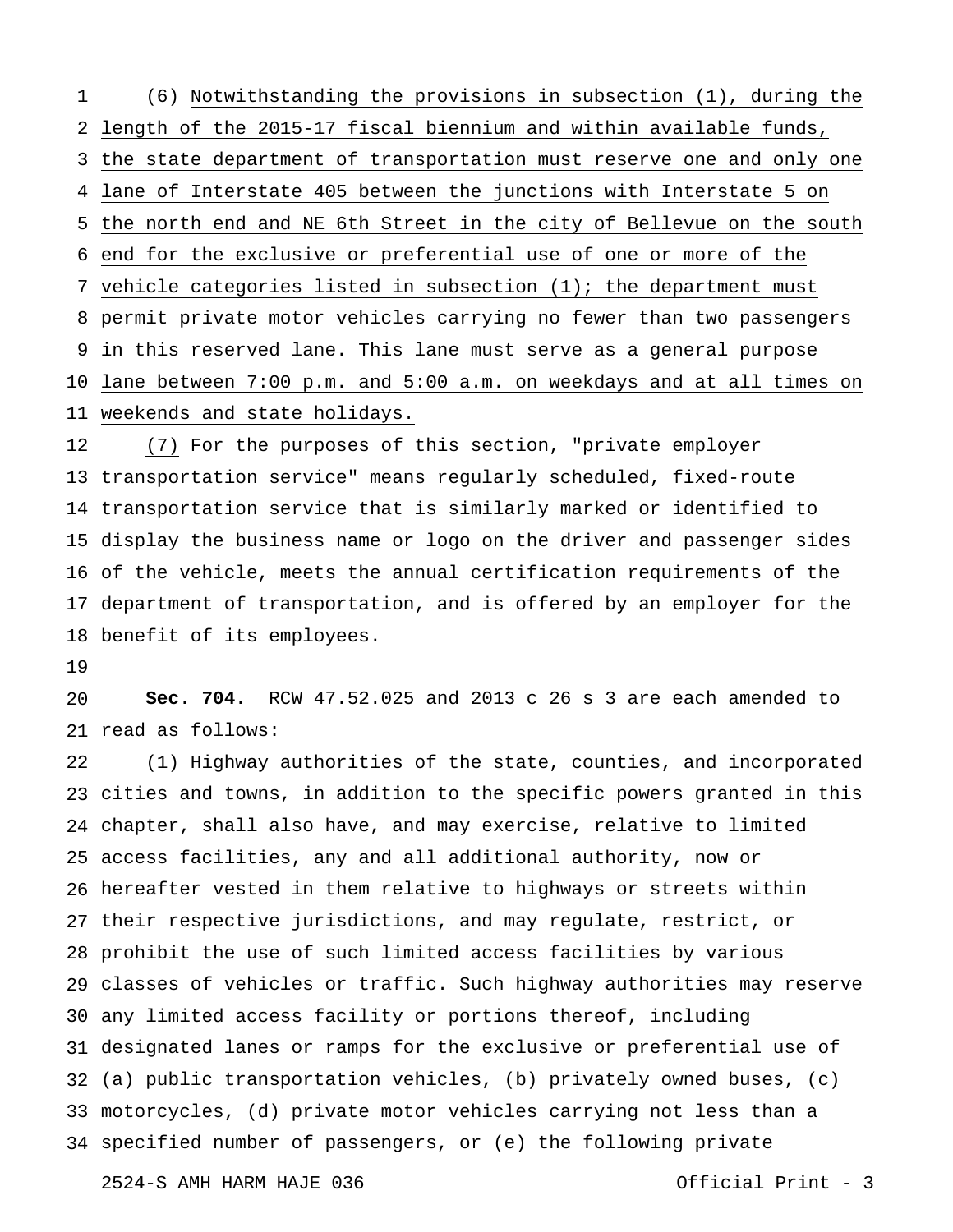transportation provider vehicles if the vehicle has the capacity to carry eight or more passengers, regardless of the number of passengers in the vehicle, and if such use does not interfere with the efficiency, reliability, and safety of public transportation operations: (i) Auto transportation company vehicles regulated under chapter 81.68 RCW; (ii) passenger charter carrier vehicles regulated under chapter 81.70 RCW, except marked or unmarked stretch limousines and stretch sport utility vehicles as defined under department of licensing rules; (iii) private nonprofit transportation provider vehicles regulated under chapter 81.66 RCW; and (iv) private employer transportation service vehicles, when such limitation will increase the efficient utilization of the highway facility or will aid in the conservation of energy resources. Regulations authorizing such exclusive or preferential use of a highway facility may be declared to be effective at all time or at specified times of day or on specified days.

 abutting businesses that are reserved pursuant to subsection (1) of this section may not be authorized for the use of private transportation provider vehicles as described under subsection (1) of this section. (2) Any transit-only lanes that allow other vehicles to access

 cities and towns may prohibit the use of limited access facilities by the following private transportation provider vehicles: (a) Auto transportation company vehicles regulated under chapter 81.68 RCW; (b) passenger charter carrier vehicles regulated under chapter 81.70 RCW, and marked or unmarked limousines and stretch sport utility vehicles as defined under department of licensing rules; (c) private nonprofit transportation provider vehicles regulated under chapter 81.66 RCW; and (d) private employer transportation service vehicles, when the average transit speed in the high occupancy vehicle travel lane fails to meet department standards and falls below forty-five miles per hour at least ninety percent of the time during the peak hours for two consecutive months. (3) Highway authorities of the state, counties, or incorporated

2524-S AMH HARM HAJE 036 Official Print - 4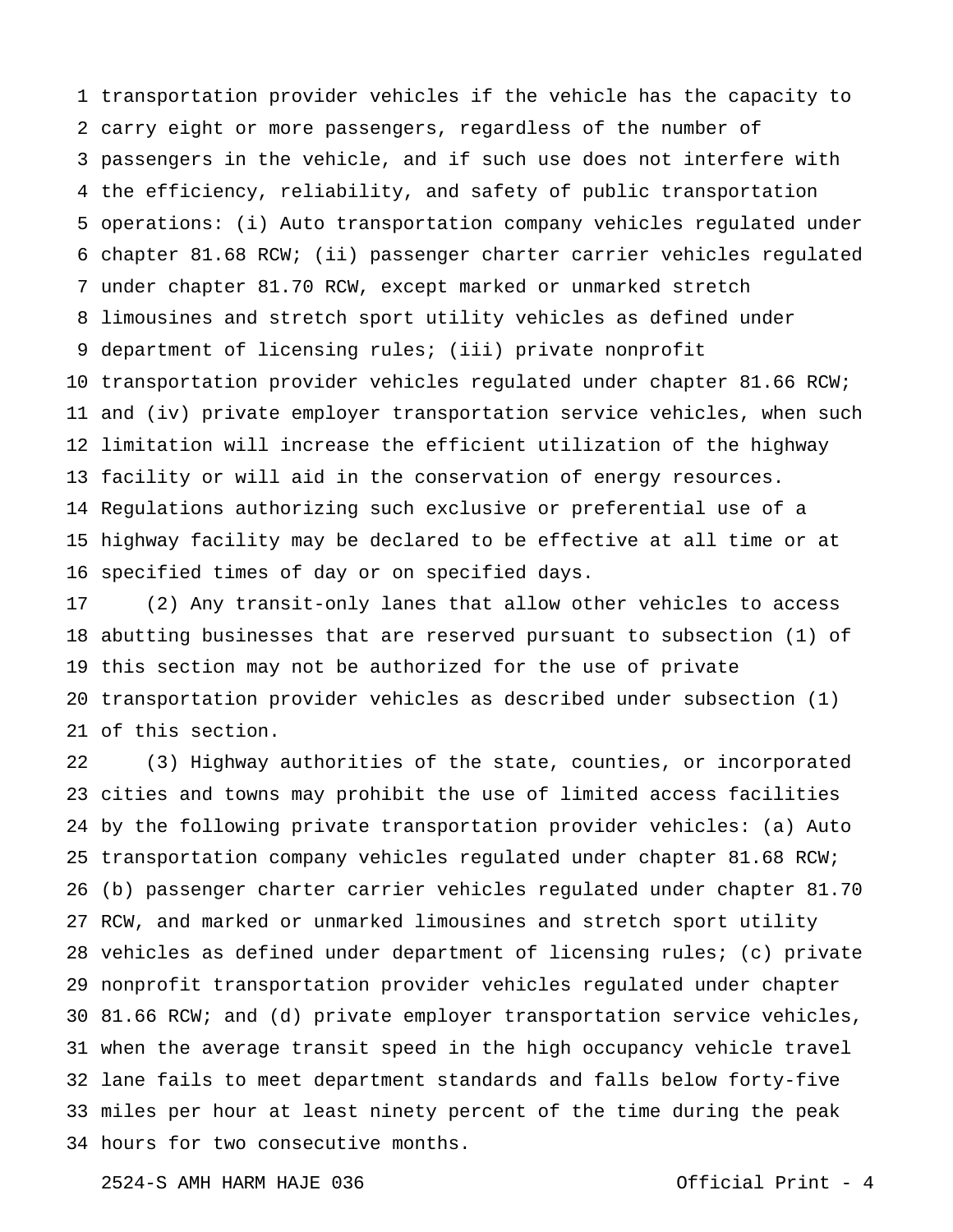for private transportation providers, described under subsections (1) and (3) of this section, to apply for the use of limited access facilities that are reserved for the exclusive or preferential use of public transportation vehicles. (4)(a) Local authorities are encouraged to establish a process

 authority determines to be unavailable for use by the private transportation provider and must provide the criteria used to reach that determination. (b) The process must provide a list of facilities that the local

 should provide for an expeditious response by the authority. length of the 2015-17 fiscal biennium and within available funds, the state department of transportation must reserve one and only one lane of Interstate 405 between the junctions with Interstate 5 on the north end and NE 6th Street in the city of Bellevue on the south end for the exclusive or preferential use of one or more of the vehicle categories listed in subsection (1); the department must permit private motor vehicles carrying no fewer than two passengers in this reserved lane. This lane must serve as a general purpose lane between 7:00 p.m. and 5:00 a.m. on weekdays and at all times on weekends and state holidays. (c) The application and review processes must be uniform and (5) Notwithstanding the provisions in subsection (1), during the

 transportation service" means regularly scheduled, fixed-route transportation service that is similarly marked or identified to display the business name or logo on the driver and passenger sides of the vehicle, meets the annual certification requirements of the department, and is offered by an employer for the benefit of its employees. (6) For the purposes of this section, "private employer

 read as follows: **Sec. 705.** RCW 47.56.880 and 2011 c 369 s 3 are each amended to

 Interstate 405 between the junctions with Interstate 5 on the north (1)(a) The imposition of tolls for express toll lanes on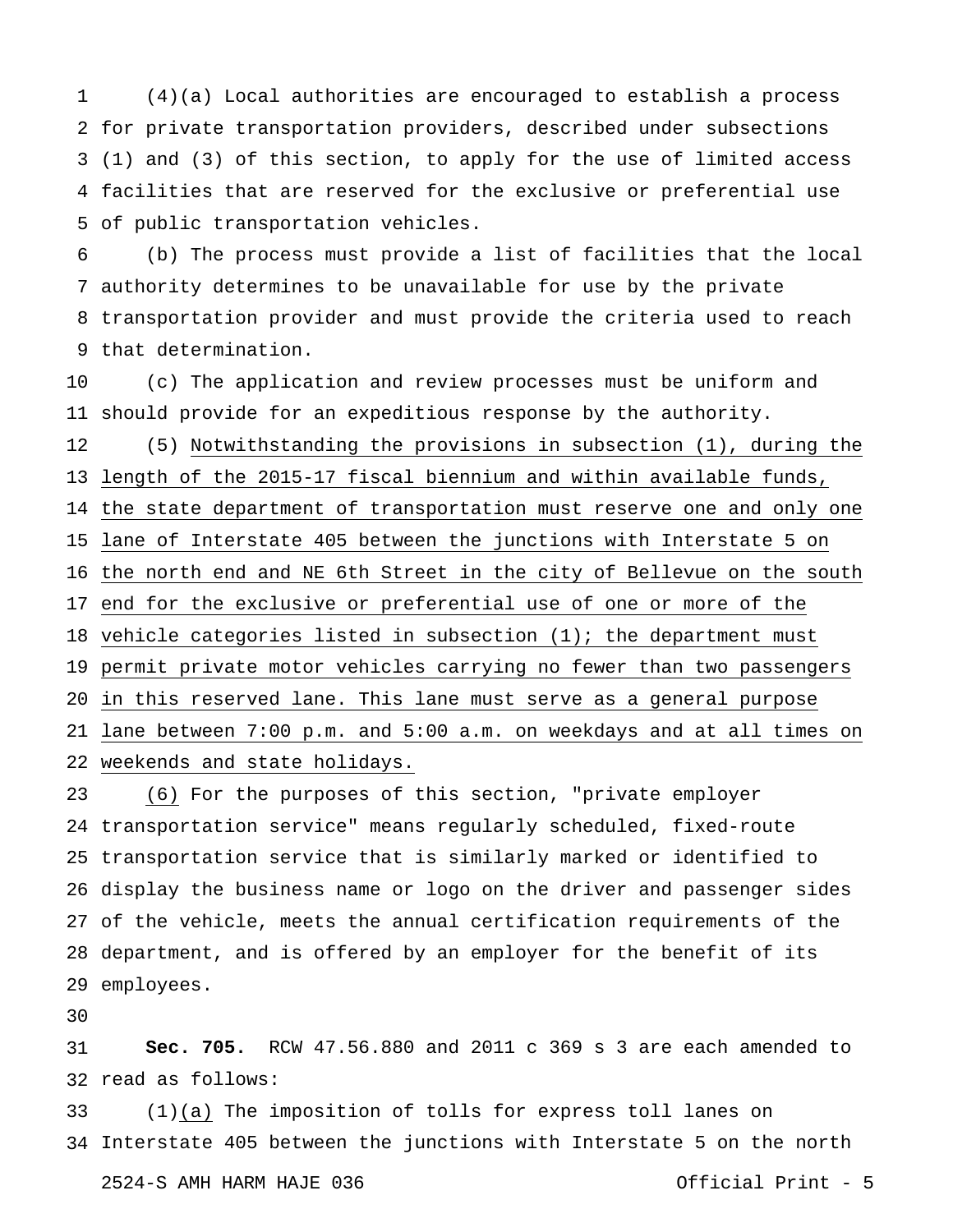end and NE 6th Street in the city of Bellevue on the south end is 2 ((authorized)) suspended for the length of the 2015-17 fiscal 3 biennium, the designation of Interstate 405 ((<del>is designated</del>)) as an eligible toll facility is suspended for the length of the 2015-17 fiscal biennium, and toll revenue, when generated in the corridor, must only be expended as allowed under RCW 47.56.820.

 (1)(a), the portion of Interstate 405 identified in subsection (1)(a) must consist of four continuous, uninterrupted general purpose lanes and a single high occupancy vehicle lane. (b) During the suspension of tolling, as specified in subsection

 suspended as provided in subsection (1), must be set as follows: authority pursuant to RCW 47.56.850. Toll rates may vary in amount by time of day, level of traffic congestion within the highway facility, or other criteria, as the tolling authority deems appropriate. (2) Tolls for the express toll lanes, when tolling has not been (a) The schedule of toll rates must be set by the tolling

 direction, the toll rate must be the same in both lanes. vanpools. (b) In those locations with two express toll lanes in each (c) Toll charges may not be assessed on transit buses and

 travel time, speed, and reliability for the express toll lanes project. The department must automatically adjust the toll rate within the schedule established by the tolling authority, using dynamic tolling, to ensure that average vehicle speeds in the lanes remain above forty-five miles per hour at least ninety percent of the time during peak hours. (d) The department shall establish performance standards for

 rates against traffic performance of all lanes to determine if the toll rates are effectively maintaining travel time, speed, and reliability on the highway facilities. (e) The tolling authority shall periodically review the toll

 on Interstate 405 between the city of Bellevue on the south end and (3) The department may construct and operate express toll lanes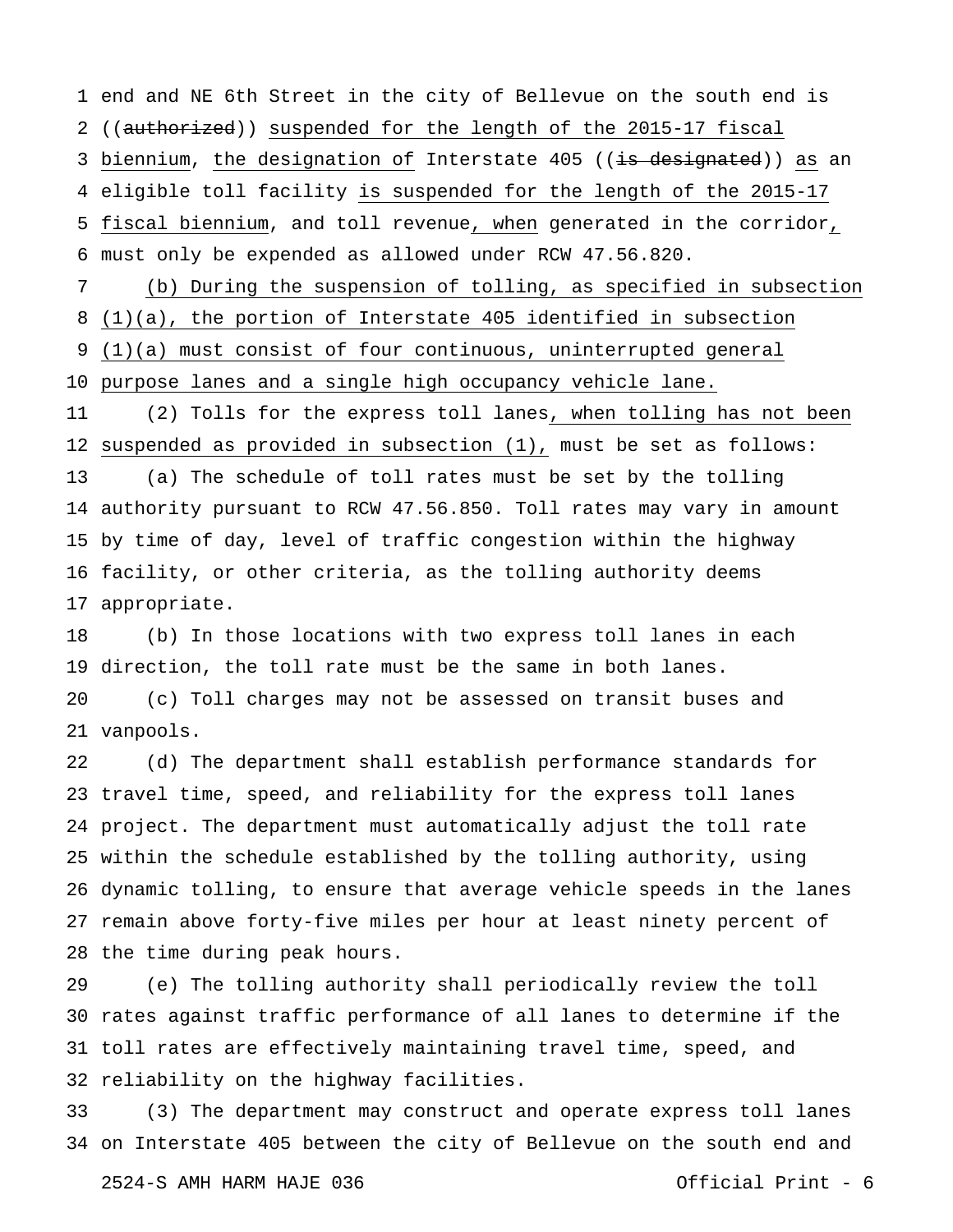Interstate 5 on the north end except during the period when such tolling is suspended as provided in subsection (1). Operation of the express toll lanes may not commence until the department has completed capacity improvements necessary to provide a two-lane system from NE 6th Street in the city of Bellevue to state route number 522 and the conversion of the existing high occupancy vehicle lane to an express toll lane between state route number 522 and the city of Lynnwood. Construction of the capacity improvements described in this subsection, including items that enable implementation of express toll lanes such as conduit and other underground features, must begin as soon as practicable. However, any contract term regarding tolling equipment, such as gantries, barriers, or cameras, for Interstate 405 may not take effect unless specific appropriation authority is provided in 2012 stating that funding is provided solely for tolling equipment on Interstate 405. The department shall work with local jurisdictions to minimize and monitor impacts to local streets and, after consultation with local jurisdictions, recommend mitigation measures to the legislature in those locations where it is appropriate.

 ((T))the department shall monitor the express toll lanes project and shall annually report to the transportation commission and the legislature on the impacts from the project on the following performance measures: (4) When tolling is not suspended as provided in subsection (1),

 miles per hour at least ninety percent of the time during peak periods; (a) Whether the express toll lanes maintain speeds of forty-five

 purpose lanes; (b) Whether the average traffic speed changed in the general

 (c) Whether transit ridership changed;

 consistent with the projected use; (d) Whether the actual use of the express toll lanes is